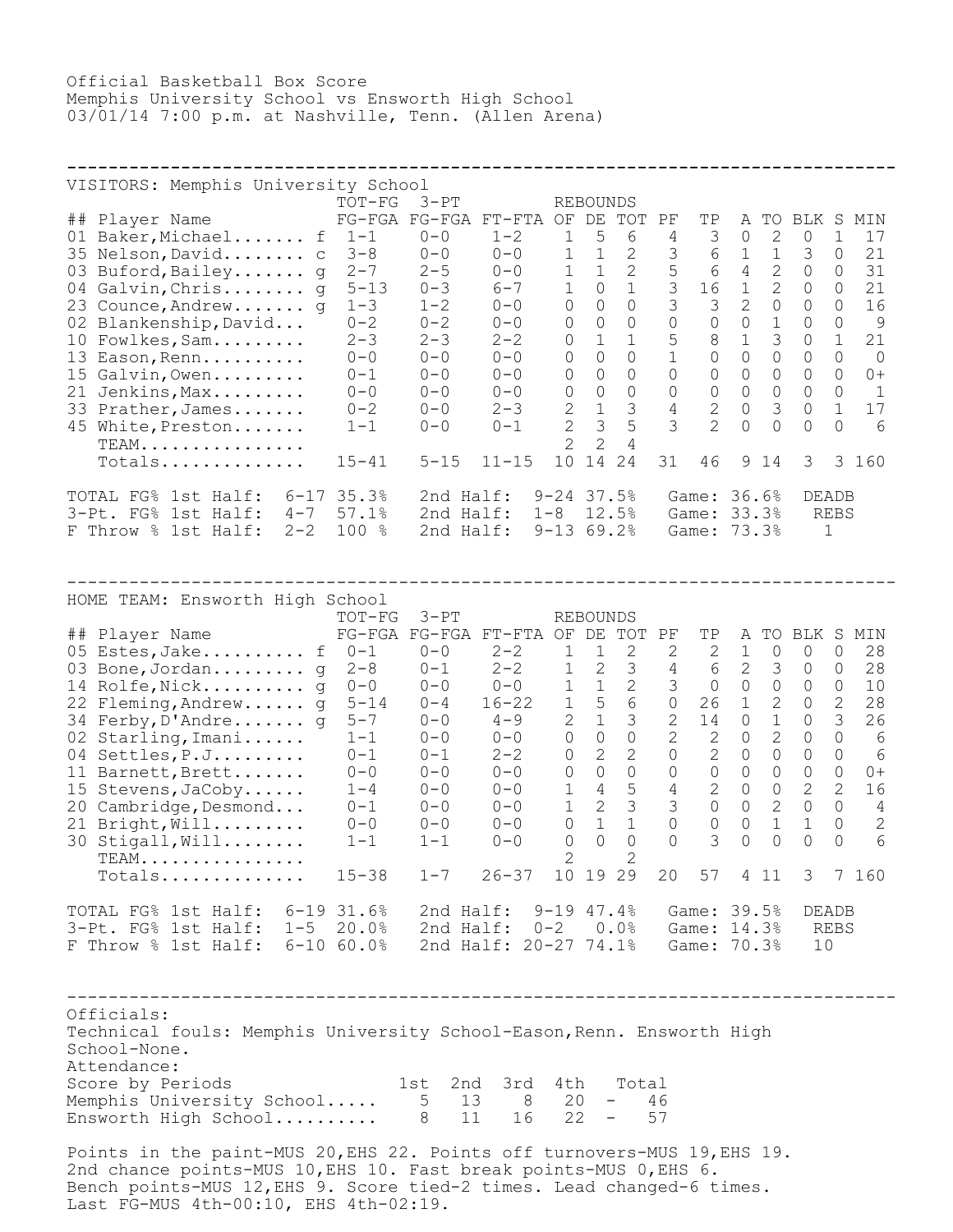Largest lead-MUS by 2 2nd-04:56, EHS by 15 4th-04:39.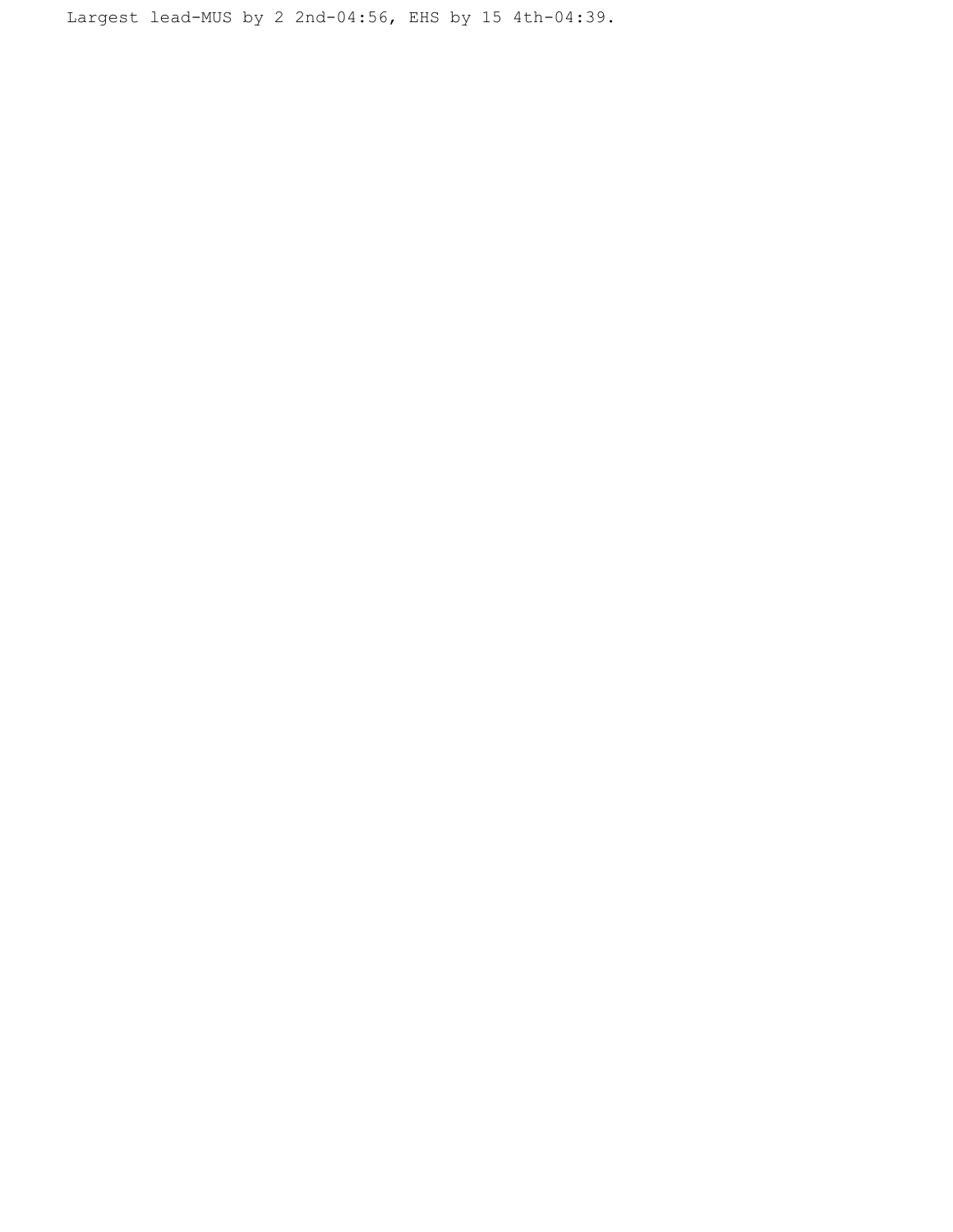## Play-by-Play Memphis University School vs Ensworth High School 03/01/14 7:00 p.m. at Nashville, Tenn. (Allen Arena)

1st PERIOD Play-by-Play (Page 1)

| roc finition frag by frag (fago f)<br>HOME TEAM: Ensworth High School | TIME           |         |                | SCORE MAR VISITORS: Memphis University S |
|-----------------------------------------------------------------------|----------------|---------|----------------|------------------------------------------|
|                                                                       | 08:00          |         |                | FOUL TECHNCL by Eason, Renn              |
| MISSED FT SHOT by Fleming, Andrew                                     | 08:00          |         |                | FOUL by Eason, Renn (P1T1)               |
| REBOUND (OFF) by (DEADBALL)                                           | 08:00          |         |                |                                          |
| GOOD! FT SHOT by Fleming, Andrew                                      | 08:00          | $1 - 0$ | $H_1$          |                                          |
| MISSED 3 PTR by Fleming, Andrew                                       | 07:51          |         |                |                                          |
| REBOUND (OFF) by Bone, Jordan                                         | 07:51          |         |                |                                          |
| MISSED JUMPER by Bone, Jordan                                         | 07:46          |         |                | REBOUND (DEF) by Baker, Michael          |
|                                                                       | 07:32          |         |                | TURNOVR by Baker, Michael                |
| STEAL by Ferby, D'Andre                                               | 07:31          |         |                |                                          |
| GOOD! LAYUP by Ferby, D'Andre [FB/PNT]                                | 07:27          | $3 - 0$ | H <sub>3</sub> |                                          |
| REBOUND (DEF) by Rolfe, Nick                                          | 07:10          |         |                | MISSED 3 PTR by Galvin, Chris            |
|                                                                       | 06:56          |         |                | FOUL by Buford, Bailey (P1T2)            |
| SUB IN : Stevens, JaCoby                                              | 06:56          |         |                |                                          |
| SUB OUT: Ferby, D'Andre                                               | 06:56          |         |                |                                          |
| MISSED LAYUP by Fleming, Andrew                                       | 06:46          |         |                | BLOCK by Nelson, David                   |
|                                                                       | 06:44          |         |                | REBOUND (DEF) by Baker, Michael          |
| FOUL by Stevens, JaCoby (P1T1)                                        | 06:34          |         |                |                                          |
| SUB IN : Settles, P.J.                                                | 06:34          |         |                |                                          |
| SUB OUT: Rolfe, Nick                                                  | 06:34          |         |                |                                          |
| REBOUND (DEF) by Stevens, JaCoby                                      | 06:14          |         |                | MISSED LAYUP by Galvin, Chris            |
| MISSED LAYUP by Estes, Jake                                           | 06:08          |         |                |                                          |
| REBOUND (OFF) by (TEAM)                                               | 06:08          |         |                |                                          |
|                                                                       | 06:07          |         |                | FOUL by Baker, Michael (P1T3)            |
| SUB IN : Ferby, D'Andre                                               | 06:07          |         |                |                                          |
| SUB OUT: Fleming, Andrew                                              | 06:07          |         |                |                                          |
| MISSED JUMPER by Bone, Jordan                                         | 05:54          |         |                | REBOUND (DEF) by Baker, Michael          |
| REBOUND (DEF) by Estes, Jake                                          | 05:41          |         |                | MISSED JUMPER by Nelson, David           |
| TURNOVR by Bone, Jordan                                               | 05:36          |         |                |                                          |
| SUB IN : Fleming, Andrew                                              | 05:36          |         |                |                                          |
| SUB IN : Stigall, Will                                                | 05:36          |         |                |                                          |
| SUB OUT: Bone, Jordan                                                 | 05:36          |         |                |                                          |
| SUB OUT: Stevens, JaCoby                                              | 05:36          |         |                |                                          |
| STEAL by Fleming, Andrew                                              | 05:24          |         |                | TURNOVR by Buford, Bailey                |
| MISSED LAYUP by Fleming, Andrew                                       | 05:14          |         |                |                                          |
| REBOUND (OFF) by Ferby, D'Andre                                       | 05:14<br>05:12 |         |                |                                          |
| GOOD! LAYUP by Ferby, D'Andre [PNT]                                   | 04:59          | $5 - 0$ | H 5            | MISSED JUMPER by Nelson, David           |
|                                                                       | 04:59          |         |                | REBOUND (OFF) by Buford, Bailey          |
| REBOUND (DEF) by Settles, P.J.                                        | 04:54          |         |                | MISSED JUMPER by Buford, Bailey          |
| MISSED FT SHOT by Fleming, Andrew                                     | 04:46          |         |                | FOUL by Baker, Michael (P2T4)            |
| REBOUND (OFF) by (DEADBALL)                                           | 04:46          |         |                |                                          |
| GOOD! FT SHOT by Fleming, Andrew                                      | 04:46          | $6 - 0$ | H 6            |                                          |
| SUB IN : Bright, Will                                                 | 04:46          |         |                | SUB IN : Fowlkes, Sam                    |
| SUB IN : Bone, Jordan                                                 | 04:46          |         |                | SUB IN : Prather, James                  |
| SUB IN : Rolfe, Nick                                                  | 04:46          |         |                | SUB OUT: Baker, Michael                  |
| SUB IN : Stevens, JaCoby                                              | 04:46          |         |                | SUB OUT: Counce, Andrew                  |
| SUB OUT: Fleming, Andrew                                              | 04:46          |         |                |                                          |
| SUB OUT: Ferby, D'Andre                                               | 04:46          |         |                |                                          |
| SUB OUT: Settles, P.J.                                                | 04:46          |         |                |                                          |
| SUB OUT: Estes, Jake                                                  | 04:46          |         |                |                                          |
| BLOCK by Stevens, JaCoby                                              | 04:30          |         |                | MISSED 3 PTR by Fowlkes, Sam             |
| REBOUND (DEF) by Bright, Will                                         | 04:28          |         |                |                                          |
|                                                                       | 04:25          |         |                | FOUL by Fowlkes, Sam (P1T5)              |
| TURNOVR by Bright, Will                                               | 04:17          |         |                |                                          |
| SUB IN : Ferby, D'Andre                                               | 04:17          |         |                |                                          |
| SUB IN : Fleming, Andrew                                              | 04:17          |         |                |                                          |
| SUB OUT: Bright, Will                                                 | 04:17          |         |                |                                          |
| SUB OUT: Stevens, JaCoby                                              | 04:17          |         |                |                                          |
| FOUL by Rolfe, Nick (P1T2)                                            | 04:06          |         |                |                                          |
| FOUL by Bone, Jordan (P1T3)                                           | 04:00          |         |                |                                          |
| SUB IN : Starling, Imani                                              | 04:00          |         |                |                                          |
| SUB OUT: Stigall, Will                                                | 04:00          |         |                |                                          |
|                                                                       | 03:35          | $6 - 3$ | H 3            | GOOD! 3 PTR by Buford, Bailey            |
|                                                                       | 03:35          |         |                | ASSIST by Fowlkes, Sam                   |
| TURNOVR by Starling, Imani                                            | 03:26          |         |                |                                          |
| FOUL by Rolfe, Nick (P2T4)                                            | 03:21          | $6 - 4$ | H 2            | GOOD! FT SHOT by Galvin, Chris           |
|                                                                       |                |         |                |                                          |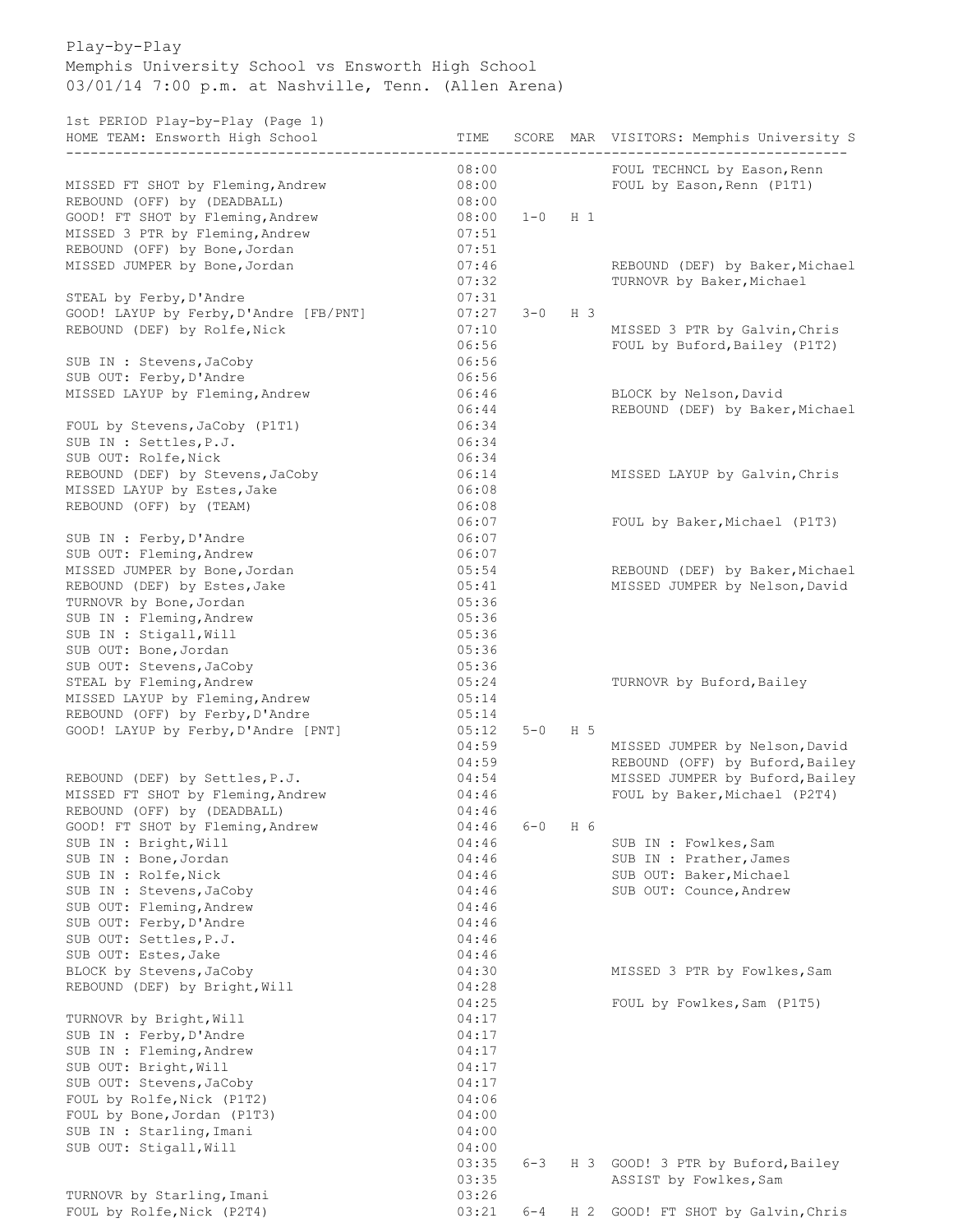|                                      | 03:21 | $6 - 5$ |                | H 1 GOOD! FT SHOT by Galvin, Chris |
|--------------------------------------|-------|---------|----------------|------------------------------------|
| TIMEOUT MEDIA                        | 03:21 |         |                |                                    |
| SUB IN : Estes, Jake                 | 03:21 |         |                | SUB IN : White, Preston            |
| SUB IN : Stevens, JaCoby             | 03:21 |         |                | SUB OUT: Nelson, David             |
| SUB IN : Settles, P.J.               | 03:21 |         |                |                                    |
| SUB OUT: Starling, Imani             | 03:21 |         |                |                                    |
| SUB OUT: Ferby, D'Andre              | 03:21 |         |                |                                    |
| SUB OUT: Bone, Jordan                | 03:21 |         |                |                                    |
| SUB OUT: Rolfe, Nick                 | 03:21 |         |                |                                    |
|                                      | 03:02 |         |                | FOUL by Galvin, Chris (P1T6)       |
| MISSED JUMPER by Fleming, Andrew     | 02:58 |         |                | REBOUND (DEF) by Fowlkes, Sam      |
|                                      | 02:44 |         |                | MISSED JUMPER by Prather, James    |
|                                      | 02:44 |         |                | REBOUND (OFF) by White, Preston    |
| FOUL by Stevens, JaCoby (P2T5)       | 02:19 |         |                |                                    |
| REBOUND (DEF) by Bone, Jordan        | 01:59 |         |                | MISSED JUMPER by Galvin, Chris     |
| MISSED 3 PTR by Bone, Jordan         | 01:40 |         |                | REBOUND (DEF) by White, Preston    |
|                                      | 01:19 |         |                | FOUL by Galvin, Chris (P2T7)       |
|                                      | 01:19 |         |                | TURNOVR by Galvin, Chris           |
| SUB IN : Rolfe, Nick                 | 01:19 |         |                |                                    |
| SUB IN : Starling, Imani             | 01:19 |         |                |                                    |
| SUB IN : Ferby, D'Andre              | 01:19 |         |                |                                    |
| SUB OUT: Stevens, JaCoby             | 01:19 |         |                |                                    |
| SUB OUT: Settles, P.J.               | 01:19 |         |                |                                    |
| SUB OUT: Fleming, Andrew             | 01:19 |         |                |                                    |
| GOOD! LAYUP by Starling, Imani [PNT] | 00:58 | $8 - 5$ | H <sub>3</sub> |                                    |
|                                      | 00:39 |         |                | TURNOVR by Buford, Bailey          |
|                                      | 00:39 |         |                | SUB IN : Blankenship, David        |
|                                      | 00:39 |         |                | SUB OUT: Galvin, Chris             |
| MISSED JUMPER by Bone, Jordan        | 00:02 |         |                |                                    |
| REBOUND (OFF) by Ferby, D'Andre      | 00:02 |         |                |                                    |
| MISSED JUMPER by Ferby, D'Andre      | 00:00 |         |                |                                    |
| REBOUND (OFF) by (DEADBALL)          | 00:00 |         |                |                                    |

Ensworth High School 8, Memphis University School 5

| 1st period-only                      | InPaint Pts-T/O 2nd-Chc FastBrk BnchPts Ties Leads |  |  |  |
|--------------------------------------|----------------------------------------------------|--|--|--|
| Memphis University S 0 5 0 0 0 0 0 0 |                                                    |  |  |  |
| Ensworth High School 6 6 6 2 2 2 0 0 |                                                    |  |  |  |

|  | 2nd PERIOD Play-by-Play (Page 1) |  |
|--|----------------------------------|--|

| HOME TEAM: Ensworth High School     | TIME  |               | SCORE MAR VISITORS: Memphis University S     |
|-------------------------------------|-------|---------------|----------------------------------------------|
|                                     | 08:00 |               | SUB IN : Fowlkes, Sam                        |
|                                     | 08:00 |               | SUB IN : Prather, James                      |
|                                     | 08:00 |               | SUB IN : Blankenship, David                  |
|                                     | 08:00 |               | SUB OUT: Baker, Michael                      |
|                                     | 08:00 |               | SUB OUT: Counce, Andrew                      |
|                                     | 08:00 |               | SUB OUT: Galvin, Chris                       |
| MISSED FT SHOT by Ferby, D'Andre    | 06:55 |               | FOUL by Prather, James (P1T8)                |
| REBOUND (OFF) by (DEADBALL)         | 06:55 |               |                                              |
| GOOD! FT SHOT by Ferby, D'Andre     | 06:55 | $9 - 5$ H 4   |                                              |
| SUB IN : Cambridge, Desmond         | 06:55 |               |                                              |
| SUB OUT: Rolfe, Nick                | 06:55 |               |                                              |
| REBOUND (DEF) by Bone, Jordan       | 06:38 |               | MISSED 3 PTR by Blankenship, David           |
| TURNOVR by Bone, Jordan             | 05:54 |               |                                              |
|                                     | 05:44 |               | 9-8 H 1 GOOD! 3 PTR by Buford, Bailey        |
|                                     | 05:44 |               | ASSIST by Nelson, David                      |
| MISSED 3 PTR by Fleming, Andrew     | 05:12 |               |                                              |
| REBOUND (OFF) by Cambridge, Desmond | 05:12 |               |                                              |
| TURNOVR by Cambridge, Desmond       | 05:08 |               |                                              |
| SUB IN : Stevens, JaCoby            | 05:08 |               |                                              |
| SUB IN : Stigall, Will              | 05:08 |               |                                              |
| SUB OUT: Cambridge, Desmond         | 05:08 |               |                                              |
| SUB OUT: Ferby, D'Andre             | 05:08 |               |                                              |
|                                     | 04:56 |               | 9-11 V 2 GOOD! 3 PTR by Fowlkes, Sam         |
|                                     | 04:56 |               | ASSIST by Buford, Bailey                     |
| TIMEOUT MEDIA                       | 03:53 |               |                                              |
| SUB IN : Ferby, D'Andre             | 03:53 |               |                                              |
| SUB OUT: Stevens, JaCoby            | 03:53 |               |                                              |
| GOOD! 3 PTR by Stigall, Will        | 03:52 | $12 - 11$ H 1 |                                              |
| ASSIST by Bone, Jordan              | 03:52 |               |                                              |
|                                     | 03:23 |               | 12-13 V 1 GOOD! LAYUP by Nelson, David [PNT] |
|                                     | 03:23 |               | ASSIST by Buford, Bailey                     |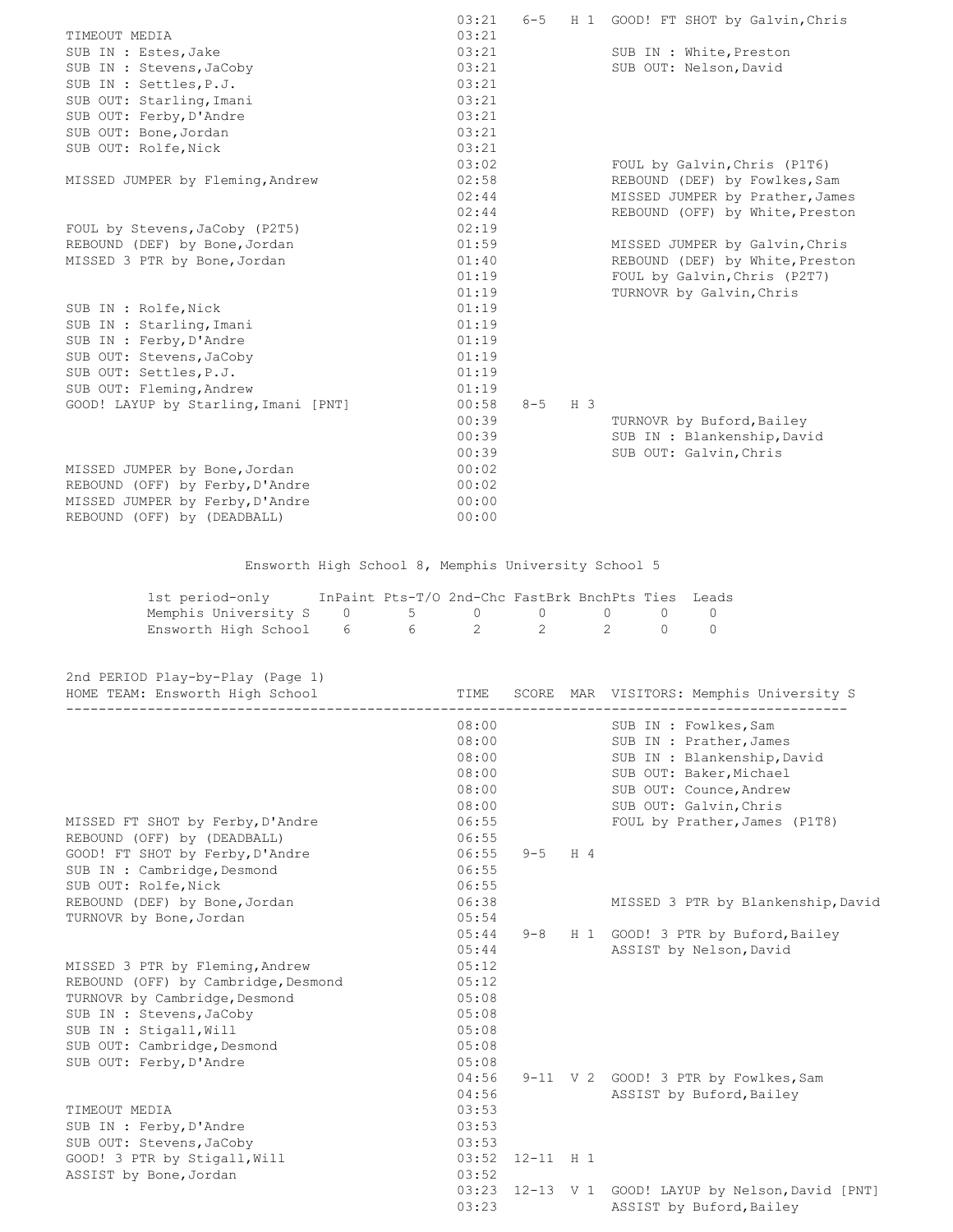| MISSED 3 PTR by Fleming, Andrew      | 03:13 |                   |                                                    |
|--------------------------------------|-------|-------------------|----------------------------------------------------|
| REBOUND (OFF) by (TEAM)              | 03:13 |                   |                                                    |
|                                      | 03:11 |                   | SUB IN : Counce, Andrew                            |
|                                      |       | 03:11             | SUB OUT: Blankenship, David                        |
| GOOD! LAYUP by Ferby, D'Andre [PNT]  |       | 03:10 14-13 H 1   |                                                    |
| ASSIST by Bone, Jordan               | 03:10 |                   |                                                    |
| MISSED FT SHOT by Ferby, D'Andre     | 03:10 |                   | FOUL by Counce, Andrew (P1T9)                      |
| REBOUND (OFF) by Estes, Jake         | 03:10 |                   |                                                    |
| GOOD! FT SHOT by Fleming, Andrew     | 02:36 | $15 - 13$ H 2     | FOUL by Prather, James (P2T10)                     |
| GOOD! FT SHOT by Fleming, Andrew     | 02:36 | $16 - 13$ H 3     |                                                    |
| SUB IN : Cambridge, Desmond          | 02:36 |                   | SUB IN : Baker, Michael                            |
| SUB OUT: Estes, Jake                 | 02:36 |                   | SUB OUT: Prather, James                            |
| REBOUND (DEF) by Cambridge, Desmond  | 02:23 |                   | MISSED LAYUP by Nelson, David                      |
| GOOD! LAYUP by Fleming, Andrew [PNT] |       | $02:16$ 18-13 H 5 |                                                    |
| GOOD! FT SHOT by Fleming, Andrew     |       |                   | 02:16 19-13 H 6 FOUL by Nelson, David (P1T11)      |
| SUB IN : Bright, Will                | 02:16 |                   | SUB IN : Galvin, Chris                             |
| SUB OUT: Stigall, Will               | 02:16 |                   | SUB OUT: Fowlkes, Sam                              |
| FOUL by Cambridge, Desmond (P1T6)    | 02:06 |                   |                                                    |
|                                      |       |                   | 01:53 19-16 H 3 GOOD! 3 PTR by Counce, Andrew      |
|                                      | 01:53 |                   | ASSIST by Galvin, Chris                            |
| FOUL by Cambridge, Desmond (P2T7)    | 00:55 |                   |                                                    |
| TURNOVR by Cambridge, Desmond        | 00:55 |                   |                                                    |
| SUB IN : Estes, Jake                 | 00:55 |                   |                                                    |
| SUB OUT: Cambridge, Desmond          | 00:55 |                   |                                                    |
| BLOCK by Bright, Will                | 00:27 |                   | MISSED JUMPER by Counce, Andrew                    |
|                                      | 00:27 |                   | REBOUND (OFF) by (TEAM)                            |
|                                      | 00:27 |                   | TIMEOUT TEAM                                       |
|                                      |       |                   | 00:26 19-18 H 1 GOOD! LAYUP by Galvin, Chris [PNT] |
|                                      | 00:26 |                   | ASSIST by Buford, Bailey                           |
| MISSED JUMPER by Fleming, Andrew     | 00:02 |                   |                                                    |
| REBOUND (OFF) by (DEADBALL)          | 00:02 |                   |                                                    |

Ensworth High School 19, Memphis University School 18

| 2nd period-only                    |  | InPaint Pts-T/O 2nd-Chc FastBrk BnchPts Ties Leads |  |  |
|------------------------------------|--|----------------------------------------------------|--|--|
| Memphis University S 4 8 2 0 3 0 2 |  |                                                    |  |  |
| Ensworth High School 4 0 4 0 3 0 2 |  |                                                    |  |  |

| 3rd PERIOD Play-by-Play (Page 1)<br>HOME TEAM: Ensworth High School | TIME  | SCORE             | MAR VISITORS: Memphis University S                 |
|---------------------------------------------------------------------|-------|-------------------|----------------------------------------------------|
| REBOUND (DEF) by Fleming, Andrew                                    | 07:48 |                   | MISSED JUMPER by Nelson, David                     |
| GOOD! JUMPER by Fleming, Andrew                                     |       | $07:37$ 21-18 H 3 |                                                    |
| REBOUND (DEF) by Fleming, Andrew                                    | 07:21 |                   | MISSED JUMPER by Buford, Bailey                    |
| TURNOVR by Fleming, Andrew                                          | 07:13 |                   |                                                    |
| SUB IN : Stevens, JaCoby                                            | 07:13 |                   |                                                    |
| SUB OUT: Ferby, D'Andre                                             | 07:13 |                   |                                                    |
|                                                                     | 07:05 |                   | 21-20 H 1 GOOD! LAYUP by Galvin, Chris [PNT]       |
| MISSED JUMPER by Stevens, JaCoby                                    | 06:44 |                   | REBOUND (DEF) by Nelson, David                     |
|                                                                     |       |                   | 06:32 21-22 V 1 GOOD! LAYUP by Nelson, David [PNT] |
|                                                                     | 06:32 |                   | ASSIST by Counce, Andrew                           |
| MISSED LAYUP by Bone, Jordan                                        | 06:23 |                   | BLOCK by Nelson, David                             |
|                                                                     | 06:21 |                   | REBOUND (DEF) by Buford, Bailey                    |
| SUB IN : Ferby, D'Andre                                             | 06:16 |                   | SUB IN : Fowlkes, Sam                              |
| SUB OUT: Stevens, JaCoby                                            | 06:16 |                   | SUB OUT: Galvin, Chris                             |
|                                                                     | 06:13 |                   | TURNOVR by Fowlkes, Sam                            |
| MISSED JUMPER by Fleming, Andrew                                    | 06:08 |                   | BLOCK by Nelson, David                             |
|                                                                     | 06:06 |                   | REBOUND (DEF) by Baker, Michael                    |
| STEAL by Fleming, Andrew                                            | 06:03 |                   | TURNOVR by Baker, Michael                          |
| GOOD! LAYUP by Ferby, D'Andre [PNT]                                 | 05:48 | 23-22 H 1         |                                                    |
| FOUL by Estes, Jake (P1T1)                                          | 05:32 |                   | MISSED FT SHOT by Baker, Michael                   |
|                                                                     | 05:32 |                   | REBOUND (OFF) by (DEADBALL)                        |
|                                                                     |       |                   | 05:32 23-23 T 1 GOOD! FT SHOT by Baker, Michael    |
| SUB IN : Stigall, Will                                              | 05:32 |                   | SUB IN : Prather, James                            |
| SUB IN : Settles, P.J.                                              | 05:32 |                   | SUB OUT: Baker, Michael                            |
| SUB OUT: Rolfe, Nick                                                | 05:32 |                   |                                                    |
| SUB OUT: Fleming, Andrew                                            | 05:32 |                   |                                                    |
| MISSED 3 PTR by Settles, P.J.                                       | 05:10 |                   | REBOUND (DEF) by Prather, James                    |
| FOUL by Ferby, D'Andre (P1T2)                                       | 05:08 |                   |                                                    |
| SUB IN : Fleming, Andrew                                            | 05:08 |                   |                                                    |
| SUB OUT: Stigall, Will                                              | 05:08 |                   |                                                    |
|                                                                     | 04:52 |                   | MISSED LAYUP by Nelson, David                      |
|                                                                     | 04:52 |                   | REBOUND (OFF) by Nelson, David                     |
|                                                                     | 04:47 |                   | MISSED 3 PTR by Buford, Bailey                     |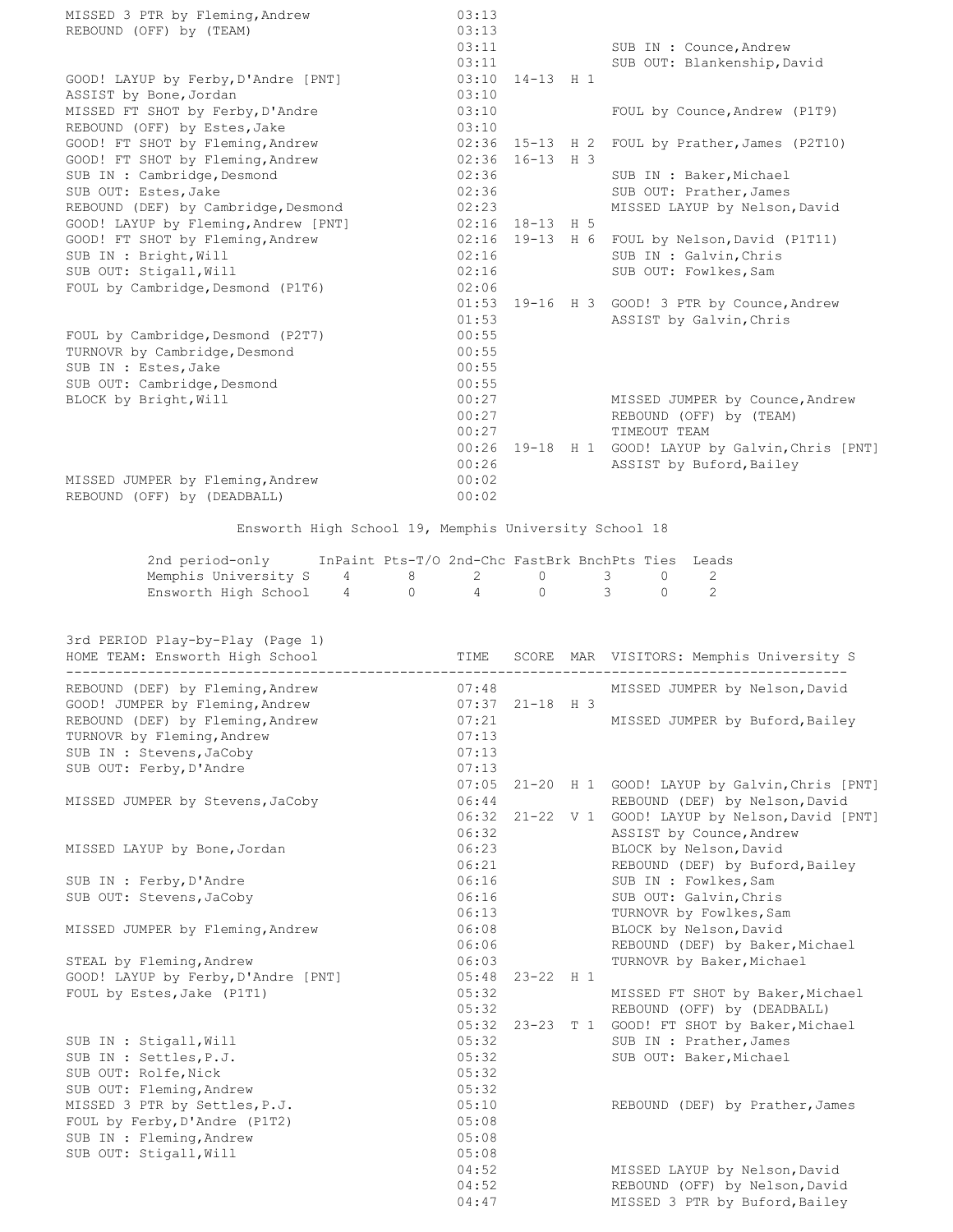|                                                           | 04:47          |                     | REBOUND (OFF) by Prather, James                                        |
|-----------------------------------------------------------|----------------|---------------------|------------------------------------------------------------------------|
|                                                           | 04:41          |                     | FOUL by Prather, James (P3T1)                                          |
|                                                           | 04:41          |                     | TURNOVR by Prather, James                                              |
| SUB IN : Rolfe, Nick                                      | 04:41          |                     |                                                                        |
| SUB IN : Stevens, JaCoby                                  | 04:41          |                     |                                                                        |
| SUB OUT: Ferby, D'Andre<br>SUB OUT: Settles, P.J.         | 04:41          |                     |                                                                        |
| MISSED 3 PTR by Fleming, Andrew                           | 04:41<br>04:29 |                     |                                                                        |
| REBOUND (OFF) by Rolfe, Nick                              | 04:29          |                     |                                                                        |
| GOOD! LAYUP by Fleming, Andrew [PNT]                      |                | $04:21$ 25-23 H 2   |                                                                        |
| BLOCK by Stevens, JaCoby                                  | 04:11          |                     | MISSED 3 PTR by Counce, Andrew                                         |
|                                                           | 04:09          |                     | REBOUND (OFF) by (TEAM)                                                |
|                                                           | 04:09          |                     | SUB IN : White, Preston                                                |
|                                                           | 04:09          |                     | SUB OUT: Nelson, David                                                 |
|                                                           | 03:58          |                     | TIMEOUT media                                                          |
| SUB IN : Ferby, D'Andre                                   | 03:58          |                     | SUB IN : Galvin, Chris                                                 |
| SUB OUT: Stevens, JaCoby                                  | 03:58          |                     | SUB OUT: Fowlkes, Sam                                                  |
|                                                           | 03:32          |                     | MISSED JUMPER by Galvin, Chris                                         |
|                                                           | 03:32          |                     | REBOUND (OFF) by Galvin, Chris                                         |
|                                                           |                |                     | 03:30 25-25 T 2 GOOD! JUMPER by Galvin, Chris [PNT]                    |
| MISSED LAYUP by Ferby, D'Andre                            | 02:44          |                     | REBOUND (DEF) by White, Preston                                        |
| FOUL by Ferby, D'Andre (P2T3)                             | 02:31          |                     |                                                                        |
| SUB IN : Stevens, JaCoby                                  | 02:31          |                     |                                                                        |
| SUB OUT: Rolfe, Nick                                      | 02:31          |                     |                                                                        |
|                                                           | 02:20          |                     | TURNOVR by Galvin, Chris                                               |
|                                                           | 02:11          |                     | FOUL by Galvin, Chris (P3T2)                                           |
| MISSED FT SHOT by Fleming, Andrew                         | 02:09          |                     | FOUL by White, Preston (P1T3)                                          |
| REBOUND (OFF) by (DEADBALL)                               | 02:09          |                     |                                                                        |
| GOOD! FT SHOT by Fleming, Andrew                          | 02:09          | $26 - 25$ H 1       |                                                                        |
| SUB IN : Starling, Imani                                  | 02:09          |                     |                                                                        |
| SUB OUT: Bone, Jordan                                     | 02:09          |                     |                                                                        |
| REBOUND (DEF) by Stevens, JaCoby                          | 01:55          |                     | MISSED JUMPER by Galvin, Chris                                         |
| GOOD! JUMPER by Fleming, Andrew [FB]                      |                | $01:50$ 28-25 H 3   |                                                                        |
| GOOD! FT SHOT by Fleming, Andrew<br>SUB IN : Bone, Jordan | 01:50          |                     | 01:50 29-25 H 4 FOUL by Buford, Bailey (P2T4)<br>SUB IN : Fowlkes, Sam |
| SUB OUT: Estes, Jake                                      | 01:50          |                     | SUB IN : Nelson, David                                                 |
|                                                           | 01:50          |                     | SUB OUT: Counce, Andrew                                                |
|                                                           | 01:50          |                     | SUB OUT: White, Preston                                                |
|                                                           | 01:37          |                     | TURNOVR by Prather, James                                              |
| STEAL by Stevens, JaCoby                                  | 01:36          |                     |                                                                        |
|                                                           | 01:32          |                     | FOUL by Fowlkes, Sam (P2T5)                                            |
|                                                           | 01:32          |                     | SUB IN : Baker, Michael                                                |
|                                                           | 01:32          |                     | SUB OUT: Prather, James                                                |
| GOOD! JUMPER by Fleming, Andrew                           |                | $01:27$ $31-25$ H 6 |                                                                        |
| FOUL by Bone, Jordan (P2T4)                               | 01:16          |                     |                                                                        |
|                                                           | 01:02          |                     | TURNOVR by Fowlkes, Sam                                                |
| STEAL by Ferby, D'Andre                                   | 01:00          |                     |                                                                        |
|                                                           | 00:59          |                     | FOUL by Fowlkes, Sam (P3T6)                                            |
| MISSED DUNK by Stevens, JaCoby                            | 00:54          |                     |                                                                        |
| REBOUND (OFF) by Fleming, Andrew                          | 00:54          |                     |                                                                        |
| GOOD! FT SHOT by Fleming, Andrew                          | 00:52          |                     | 32-25 H 7 FOUL by Fowlkes, Sam (P4T7)                                  |
|                                                           | 00:52          |                     | TIMEOUT TEAM                                                           |
| GOOD! FT SHOT by Fleming, Andrew                          | 00:52          | $33 - 25$ H $8$     |                                                                        |
| SUB IN : Estes, Jake                                      | 00:52          |                     |                                                                        |
| SUB OUT: Fleming, Andrew                                  | 00:52          |                     |                                                                        |
| FOUL by Starling, Imani (P1T5)                            | 00:36          |                     |                                                                        |
| SUB IN : Fleming, Andrew                                  | 00:24          |                     |                                                                        |
| SUB OUT: Bone, Jordan<br>FOUL by Starling, Imani (P2T6)   | 00:24<br>00:20 |                     |                                                                        |
| FOUL by Estes, Jake (P2T7)                                | 00:08          |                     | 33-26 H 7 GOOD! FT SHOT by Galvin, Chris                               |
| REBOUND (DEF) by Fleming, Andrew                          | 00:08          |                     | MISSED FT SHOT by Galvin, Chris                                        |
| SUB IN : Stigall, Will                                    | 00:08          |                     |                                                                        |
| SUB IN : Settles, P.J.                                    | 00:08          |                     |                                                                        |
| SUB IN : Bone, Jordan                                     | 00:08          |                     |                                                                        |
| SUB OUT: Starling, Imani                                  | 00:08          |                     |                                                                        |
| SUB OUT: Ferby, D'Andre                                   | 00:08          |                     |                                                                        |
| SUB OUT: Estes, Jake                                      | 00:08          |                     |                                                                        |
| GOOD! JUMPER by Bone, Jordan [PNT]                        | 00:00          | $35 - 26$ H 9       |                                                                        |
|                                                           |                |                     |                                                                        |

Ensworth High School 35, Memphis University School 26

| 3rd period-only                    | InPaint Pts-T/O 2nd-Chc FastBrk BnchPts Ties Leads |  |  |  |
|------------------------------------|----------------------------------------------------|--|--|--|
| Memphis University S 6 2 2 0 0 2 1 |                                                    |  |  |  |
| Ensworth High School 6 9 4 2 0 0 1 |                                                    |  |  |  |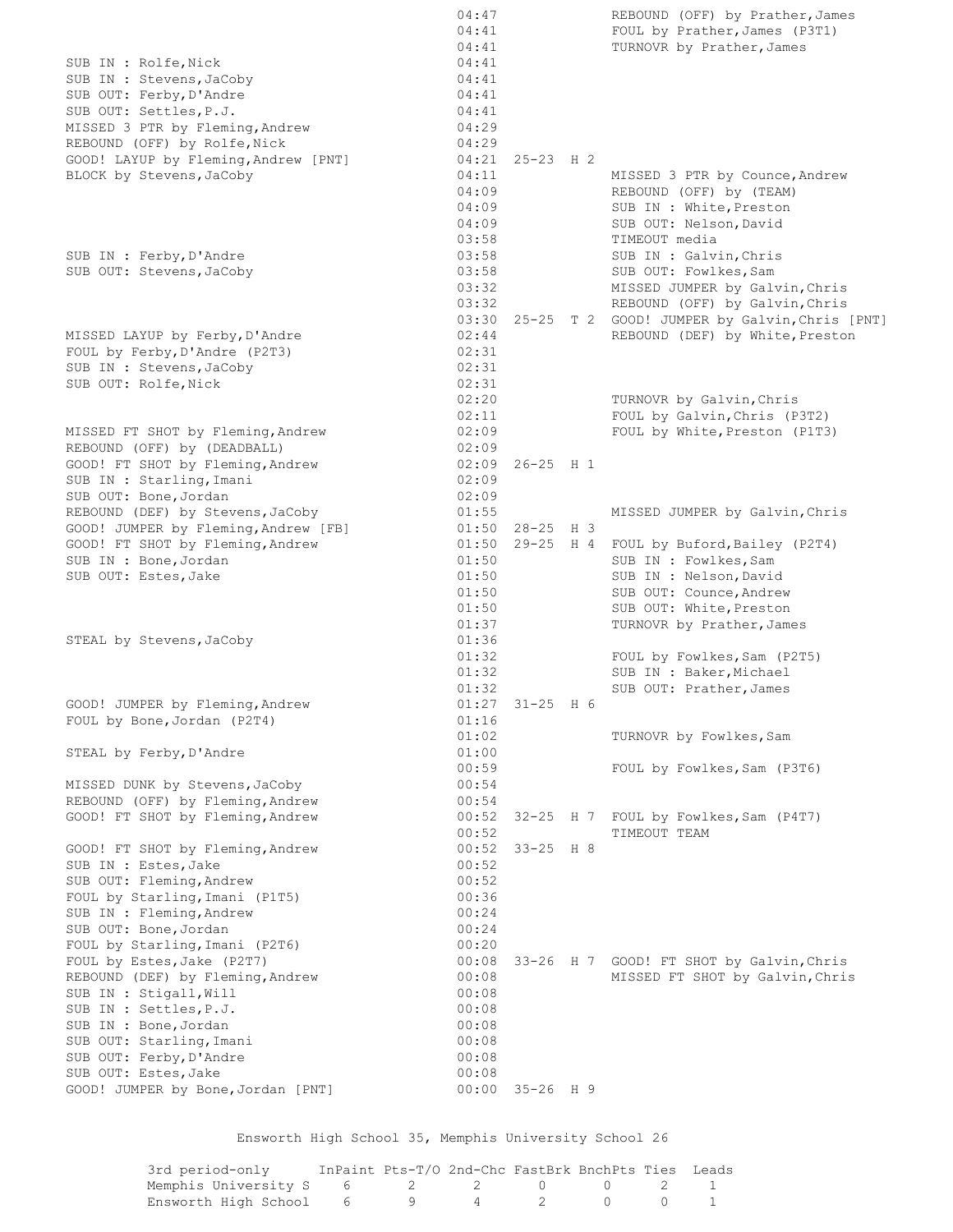| 4th PERIOD Play-by-Play (Page 1)<br>HOME TEAM: Ensworth High School                              | TIME                             |                                  | SCORE MAR VISITORS: Memphis University S                                               |  |  |
|--------------------------------------------------------------------------------------------------|----------------------------------|----------------------------------|----------------------------------------------------------------------------------------|--|--|
| SUB IN : Stevens, JaCoby<br>SUB OUT: Rolfe, Nick                                                 | 08:00<br>08:00<br>08:00<br>08:00 |                                  | SUB IN : Fowlkes, Sam<br>SUB IN : Blankenship, David<br>SUB OUT: Counce, Andrew        |  |  |
| TURNOVR by Bone, Jordan                                                                          | 07:53                            |                                  | SUB OUT: Galvin, Chris<br>07:43 35-28 H 7 GOOD! LAYUP by Nelson, David [PNT]           |  |  |
| MISSED JUMPER by Bone, Jordan                                                                    | 07:43<br>07:28                   |                                  | ASSIST by Buford, Bailey                                                               |  |  |
| REBOUND (OFF) by Stevens, JaCoby<br>MISSED LAYUP by Stevens, JaCoby                              | 07:28<br>07:25<br>07:03          |                                  | REBOUND (DEF) by (TEAM)<br>TURNOVR by Blankenship, David                               |  |  |
| STEAL by Ferby, D'Andre                                                                          | 07:01                            |                                  |                                                                                        |  |  |
| GOOD! FT SHOT by Ferby, D'Andre<br>GOOD! FT SHOT by Ferby, D'Andre                               | 06:36<br>06:36                   | 06:36 36-28 H 8<br>$37 - 28$ H 9 | FOUL by Nelson, David (P2T8)<br>SUB IN : Galvin, Chris                                 |  |  |
|                                                                                                  | 06:36                            |                                  | SUB OUT: Blankenship, David                                                            |  |  |
| REBOUND (DEF) by Fleming, Andrew                                                                 | 06:16                            |                                  | MISSED JUMPER by Galvin, Chris                                                         |  |  |
| GOOD! FT SHOT by Fleming, Andrew<br>GOOD! FT SHOT by Fleming, Andrew<br>SUB IN : Starling, Imani | 06:00<br>06:00                   | 39-28 H 11                       | 06:00 38-28 H 10 FOUL by Baker, Michael (P3T9)                                         |  |  |
| SUB OUT: Estes, Jake                                                                             | 06:00<br>05:46<br>05:46<br>05:46 |                                  | FOUL by Nelson, David (P3T10)<br>TURNOVR by Nelson, David<br>TIMEOUT TEAM              |  |  |
| SUB IN : Estes, Jake                                                                             | 05:46                            |                                  | SUB IN : Prather, James                                                                |  |  |
| SUB OUT: Fleming, Andrew<br>TURNOVR by Starling, Imani                                           | 05:46<br>05:43                   |                                  | SUB OUT: Nelson, David                                                                 |  |  |
|                                                                                                  | 05:42                            |                                  | STEAL by Prather, James                                                                |  |  |
| FOUL by Bone, Jordan (P3T8)<br>REBOUND (DEF) by Stevens, JaCoby                                  | 05:42<br>05:42                   |                                  | MISSED FT SHOT by Prather, James                                                       |  |  |
| GOOD! FT SHOT by Estes, Jake                                                                     | 05:26                            |                                  | 40-28 H 12 FOUL by Baker, Michael (P4T11)                                              |  |  |
| GOOD! FT SHOT by Estes, Jake                                                                     | 05:26<br>05:26                   | 05:26 41-28 H 13                 | SUB IN : Counce, Andrew<br>SUB OUT: Baker, Michael                                     |  |  |
| SUB IN : Fleming, Andrew                                                                         | 05:18<br>05:18<br>05:18          |                                  | FOUL by Prather, James (P4T12)<br>TURNOVR by Prather, James                            |  |  |
| SUB OUT: Starling, Imani                                                                         | 05:18                            |                                  |                                                                                        |  |  |
| TURNOVR by Ferby, D'Andre                                                                        | 05:09<br>05:06<br>05:05          |                                  | STEAL by Fowlkes, Sam<br>TURNOVR by Fowlkes, Sam                                       |  |  |
| STEAL by Stevens, JaCoby<br>TIMEOUT 30sec                                                        | 05:04<br>05:00                   |                                  |                                                                                        |  |  |
| GOOD! LAYUP by Stevens, JaCoby [PNT]<br>ASSIST by Estes, Jake                                    | 04:39                            | 04:39 43-28 H 15                 |                                                                                        |  |  |
| REBOUND (DEF) by Ferby, D'Andre<br>MISSED FT SHOT by Ferby, D'Andre                              | 04:31<br>04:28                   |                                  | MISSED 3 PTR by Buford, Bailey<br>FOUL by Counce, Andrew (P2T13)                       |  |  |
| REBOUND (OFF) by (DEADBALL)                                                                      | 04:28                            |                                  |                                                                                        |  |  |
| MISSED FT SHOT by Ferby, D'Andre                                                                 | 04:28                            |                                  | REBOUND (DEF) by Baker, Michael                                                        |  |  |
|                                                                                                  | 04:28<br>04:28                   |                                  | SUB IN : Baker, Michael<br>SUB OUT: Prather, James                                     |  |  |
|                                                                                                  |                                  |                                  | 04:10 43-30 H 13 GOOD! LAYUP by Galvin, Chris [PNT]                                    |  |  |
| GOOD! LAYUP by Bone, Jordan [FB/PNT]                                                             | 03:57                            | 45-30 H 15                       |                                                                                        |  |  |
|                                                                                                  | 03:45<br>03:45                   |                                  | 45-33 H 12 GOOD! 3 PTR by Fowlkes, Sam<br>ASSIST by Counce, Andrew                     |  |  |
| GOOD! FT SHOT by Fleming, Andrew<br>GOOD! FT SHOT by Fleming, Andrew                             | 03:31<br>03:31                   | 47-33 H 14                       | 03:31 46-33 H 13 FOUL by Buford, Bailey (P3T14)<br>TIMEOUT MEDIA                       |  |  |
| FOUL by Bone, Jordan (P4T9)                                                                      | 03:21<br>03:21                   |                                  | 47-34 H 13 GOOD! FT SHOT by Fowlkes, Sam<br>47-35 H 12 GOOD! FT SHOT by Fowlkes, Sam   |  |  |
| SUB IN : Starling, Imani<br>SUB OUT: Bone, Jordan                                                | 03:21<br>03:21                   |                                  | SUB IN : Blankenship, David<br>SUB OUT: Counce, Andrew                                 |  |  |
| GOOD! FT SHOT by Fleming, Andrew                                                                 |                                  |                                  | 02:53 48-35 H 13 FOUL by Buford, Bailey (P4T15)                                        |  |  |
| MISSED FT SHOT by Fleming, Andrew                                                                | 02:53                            |                                  | REBOUND (DEF) by (TEAM)                                                                |  |  |
| REBOUND (DEF) by Fleming, Andrew<br>GOOD! LAYUP by Ferby, D'Andre [PNT]                          | 02:39                            | 02:19 50-35 H 15                 | MISSED 3 PTR by Blankenship, David                                                     |  |  |
| ASSIST by Fleming, Andrew                                                                        | 02:19                            |                                  |                                                                                        |  |  |
| FOUL by Stevens, JaCoby (P3T10)                                                                  | 01:59<br>01:59                   |                                  | 50-36 H 14 GOOD! FT SHOT by Galvin, Chris<br>50-37 H 13 GOOD! FT SHOT by Galvin, Chris |  |  |
| SUB IN : Bone, Jordan                                                                            | 01:59                            |                                  | SUB IN : Counce, Andrew                                                                |  |  |